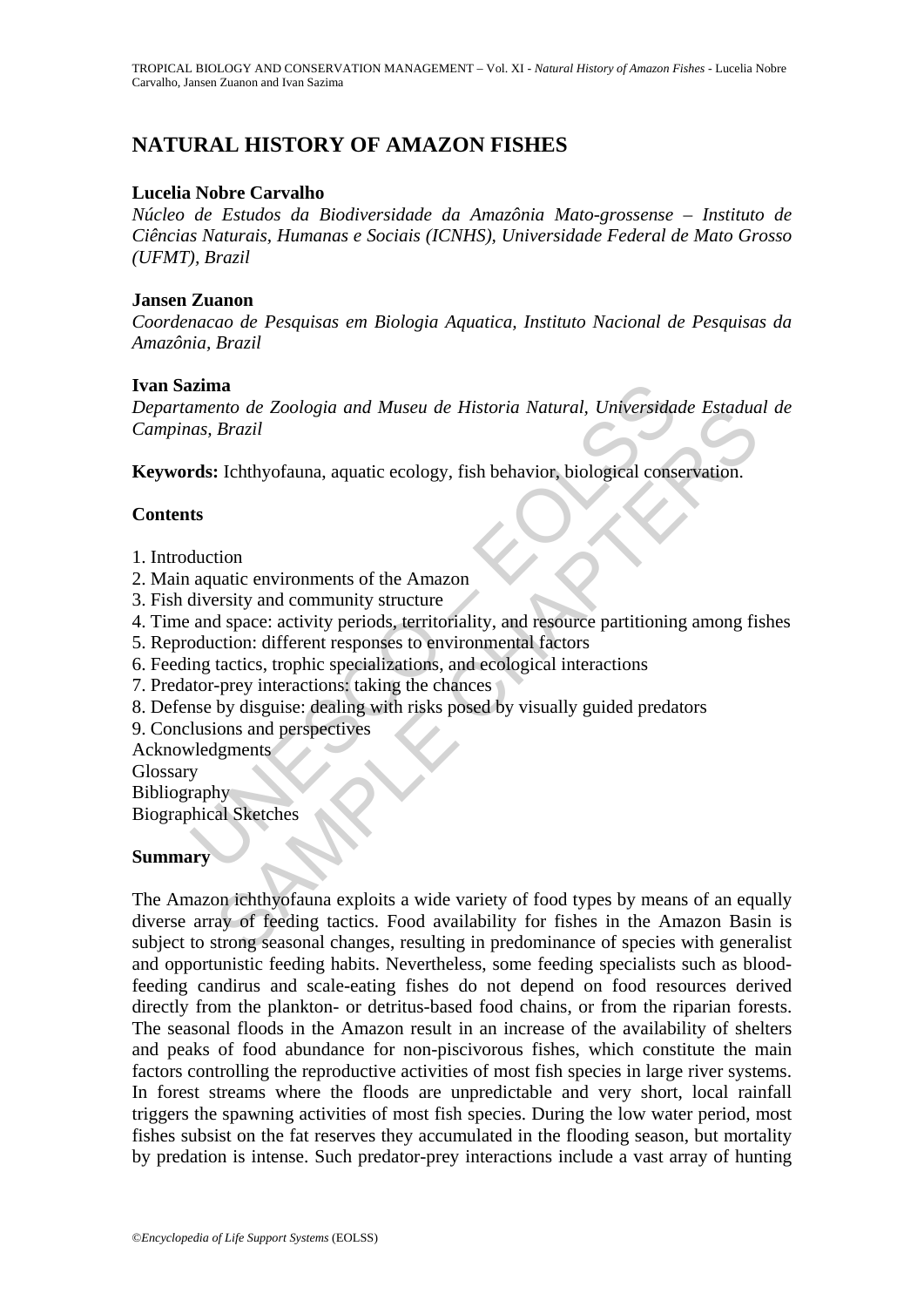and defensive tactics. Avoiding, hampering, or confusing predators is one of the most efficient and low cost defense alternatives, which include varied types of camouflage (in complex environments or substrates), transparency (in open water habitats), and mimicry. Nevertheless, predator-prey relations are not restricted to strictly aquatic animals, and fishes must cope with attacks of terrestrial animals as well. The obvious advances in our knowledge about the world's most diverse freshwater fish fauna notwithstanding, the Amazon region is increasingly threatened by accelerated deforestation, water pollution, advances of the agricultural frontiers, and urbanization. More information on the ecology and natural history of Amazon fishes is urgently needed before their permanent loss due to habitat destruction.

## **1. Introduction**

history is the primary source of information about organisms an nvironment in which they live, leading to basic questions: What does it live? How many live here? How do they survive a dge about an animal's natural history tory is the primary source of information about organisms and their relations. What animal is set it live? How many live here? How do they survive and reproducts as a it use about an animal's natural history may help to fo Natural history is the primary source of information about organisms and their relation to the environment in which they live, leading to basic questions: What animal is this? Where does it live? How many live here? How do they survive and reproduce? Knowledge about an animal's natural history may help to formulate questions to supply and integrate different lines of biological research. In this way, natural history coupled with systematics plays an important role in recognizing and quantifying biological diversity and, consequently, helping its conservation. For instance, ecological studies depend on natural history information to make sound predictions about the effects of climate change on organisms and biological communities. Actually, natural history and behavioral studies are very reliable sources of information, and several publications stress the importance of the knowledge of animal behavior in biological conservation planning.

Ichthyofaunal studies in the Amazon began in the mid seventeenth century, when several European naturalists traveled to the region during large and long lasting (years, in some cases) field expeditions. Among these expeditions were those of Alfred Russell Wallace and of Johann Natterer, who made detailed explorations of the Negro River and its tributaries. The ichthyological collections of Wallace were lost in a shipwreck; however, Wallace survived and saved his important illustrations of fishes, which were eventually published 150 years later. The historic expedition led by the North American ichthyologist Jean Louis Rodolphe Agassiz (known as the Thayer Expedition) was also an important mark in the understanding of the complexity of the Neotropical ichthyofauna. In this initial phase, several aspects of the natural history of Amazonian fish were recorded and published as anecdotal information, almost as appendices of the taxonomic work of cataloguing species.

After this period, ichthyological studies concentrated on the understanding of a lesser number of species of commercial fishing interest, found mainly in the large, muddy, and easily reachable floodplain rivers. This biased focus on large species resulted in very scarce knowledge about the diversity, biology and ecology of the vast majority of mostly small, Amazonian fishes, as well as the details of their interactions with other species and with the environment.

Recent studies have generated valuable data that aids the understanding of the mechanisms underlying the generation and maintenance of the huge diversity of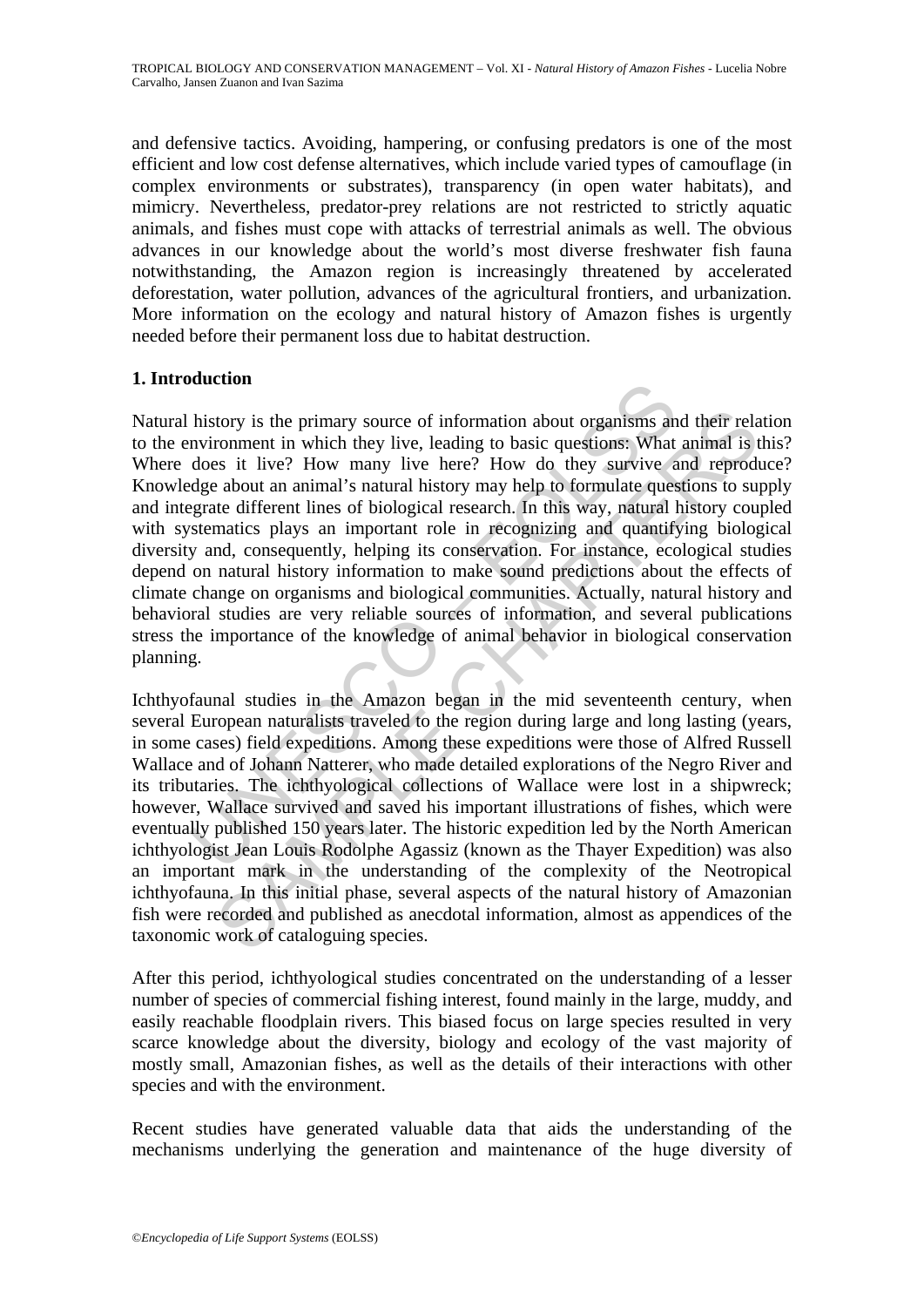Amazonian fish fauna. However, the acquisition of information cannot cope with the accelerated rhythm of environmental and habitat degradation and losses. Hopefully the destruction process of the forest and its associated aquatic environments may be halted before irreversible losses compromise the minimal understanding of life histories of the most diverse freshwater ichthyofauna on the planet.

### **2. Main aquatic environments of the Amazon**

The diversity of fishes in the Amazon reflects, to a large extent, the heterogeneity of available aquatic environments. Different types of aquatic environments have structural characteristics, connectivity, and dynamics that condition the presence of heterogeneous groups of species, mostly due to their biological characteristics and ecological requirements. The main types of aquatic environments available to fishes in the Amazon are:

- The large floodplain rivers and their marginal floodable areas;
- The immense network of small streams that drain large portions of *terra firme* (nonfloodable) forest areas;
- The rivers that drain the Guiana and Central Brazilian plateaus and that contain long stretches of rapids and waterfalls; and
- The deep channel of large rivers, characterized by great depth, absence of light, and strong currents.

Each of these environments holds a diversity of habitats and microhabitats that contribute to the existence of a large number of fish species, some of which occupy very specialized ecological niches.

or species, mostry due to their biological characteristics and<br>ments. The main types of aquatic environments available to fishes<br>large floodplain rivers and their marginal floodable areas;<br>immense network of small streams ge floodplain rivers and their marginal floodable areas;<br>ge floodplain rivers and their marginal floodable areas;<br>mense network of small streams that drain large portions of *terra firme* (1<br>ele) forest areas;<br>ers that dra In large rivers, the strong seasonal variation associated with annual flood pulses result in environments that are temporarily (but predictably) available for fishes, and harbor characteristic fish assemblages. Large sandy and/or muddy beaches harbor high species richness during the Amazonian dry season, including fishes that typically occur in these environments as well as many species of occasional occurrence. During the flooded or rainy season, the large rivers overflow their banks and spread over large areas of adjacent low-lying terrain, forming interconnected lakes and channels that sustain high biological productivity. River banks and lake edges of muddy river systems (known regionally as *várzeas*) are colonized by a diverse array of herbaceous aquatic and semiaquatic plants, which provide shelter and foraging habitat for many fish species, including juvenile individuals of large and medium sized fish species that are the basis of commercial fisheries in the region. Extensive areas of forest are flooded for a period of several months, which coincides with the fruiting of many plant species. That is the time in which several fish species obtain a surplus of food that result in accumulation of large fat reserves allowing their survival during the dry season, when the water recedes to the large river channels. These same reserves provide the required energy for reproduction, which takes place at the onset of the next rainy season.

Most of the waters that fill the large floodplain rivers come from an immense network of small forest streams (locally known as *igarapés*), which join to form the main tributaries of the Amazon River. These small streams are not subject to the annual flood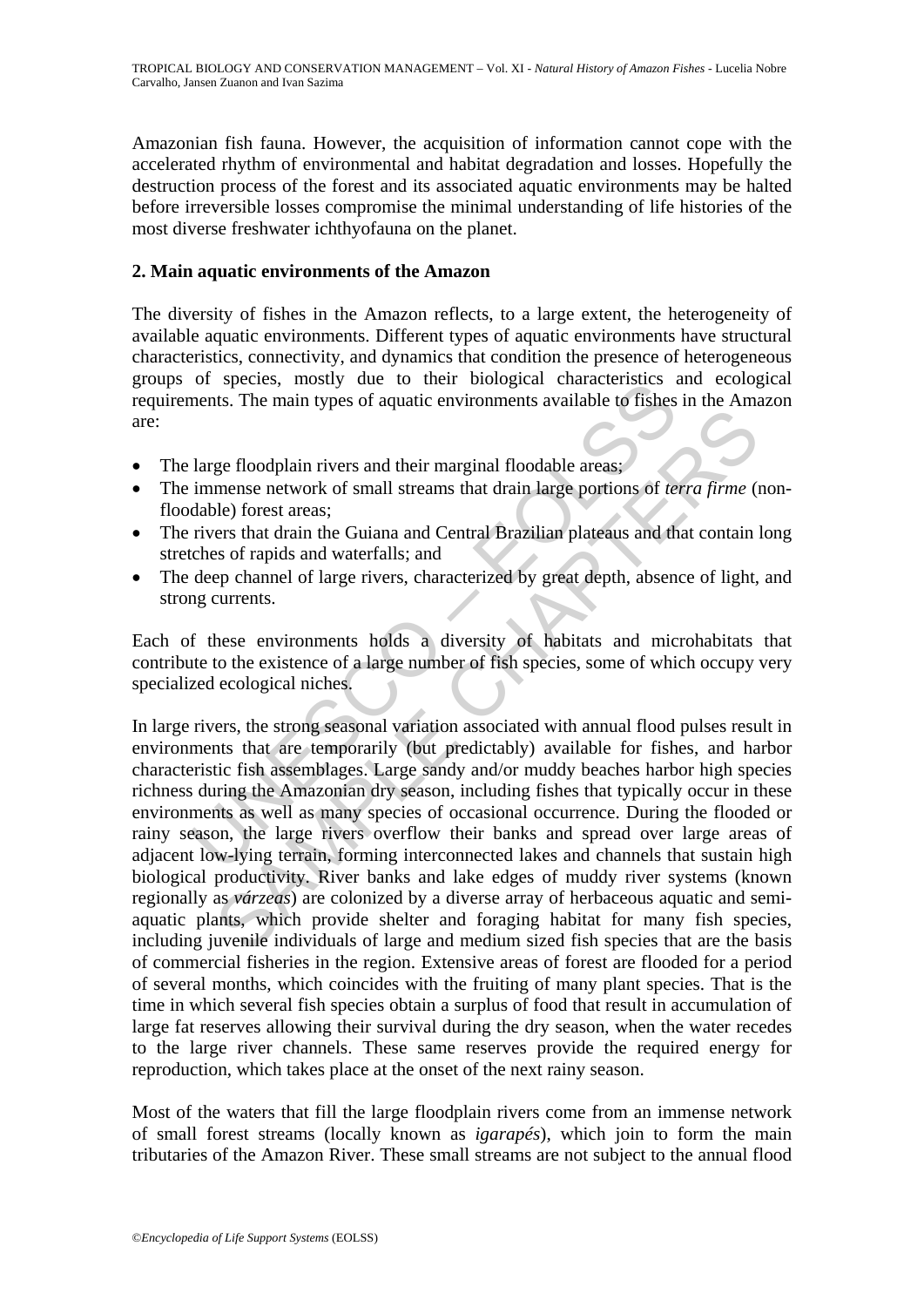pulse, and depend on local rainfall for the maintenance of biological and ecological processes. In these forest streams, a succession of meanders causes variations in the water flow and the structure of the channel that influence the accumulation of leaf litter, sand, tree branches and trunks, tangled roots from the bank vegetation, and small rapids, each of which harbor characteristic groups of small fish species. A considerable number of these fishes occur exclusively in the small water courses, and contribute significantly to the high regional fish species richness in the Amazon. Different from large lowland rivers, small forest streams have acidic waters, are nutrient-poor and strongly shaded by the forest canopy. Their own primary production is not enough to maintain resident populations of aquatic organisms. The strong dependence upon food resources produced by the surrounding riparian forest is one of the most important ecological characteristics of Amazonian terra firme streams.

composing one of the main features in the landscapes of Amaz<br>
s, the channel of large rivers harbors a very diverse iehthyofa<br>
s, the channel of large rivers harbors a very diverse iehthyofa<br>
of fishes specialized for life Besides composing one of the main features in the landscapes of Amazon sedimentary lowlands, the channel of large rivers harbors a very diverse ichthyofauna, composed mostly of fishes specialized for life in the darkness of those deep waters. In a broad perspective, the main channel of large rivers seems to be a relatively homogeneous environment, but this uniformity of conditions does not seem compatible with the high fish species richness found there. In fact, large river channels seem to vary in substrate composition, current speed, and depth that condition the presence of certain fish species. Recent studies resulted in the description of several new species that live exclusively in the deep channels of Amazonian rivers (e.g. the catfishes *Cetopsis oliveirai*, *Micromyzon akamai*, *Propimelodus caesius*, and *Exallodontus aguanai*). Judging from the number of unexplored rivers in the region, many more new species still await to be discovered and described from these deep waters.

mposing one of the main features in the landscapes of Amazon sediment<br>the channel of large rivers harbors a very diverse ichthyofauna, comp<br>fishes specialized for life in the darkness of those deep waters. In a bi<br>fishes p The fish fauna of deep Amazonian river channels is composed mostly of catfishes (Siluriformes) and electric or knife-fishes (Gymnotiformes). The common characteristic of these groups, which probably explains their success in this environment, is the fact that they do not depend on light to move around, locate food, and find mates Catfishes usually have well developed barbels with which they recognize chemical and tactile stimuli to orient themselves and interact with other organisms. Electric fishes recognize environmental characteristics and the presence of other fishes or prey by distortions of the electric fields they generate. The absence of light in deep river channels also indicates that vision does not play an important role in the communication between these fishes, and the presence of minute eyes (in some cases even vestigial) in many of these species strengthens this hypothesis. The majority of these fish species are pale colored, often pinkish; nevertheless, the presence of contrasting dark marks in several species may indicate that they may occasionally venture into the shallow and better lit river edges. An alternative explanation is that such bold color patterns may be evolutionary retentions of morphological traits shared with related species that dwell in shallower and/or clearer waters.

Primary productivity in the deep channels, where light is almost absent, is supposed to be extremely low. Even a possible food chain based on organic detritus depends on the productivity of other parts of the aquatic environment. In this way, the predictable dependence on external food sources indicates that the majority of deep-channel fish should have a generalized diet, due to opportunistic consumption of food brought down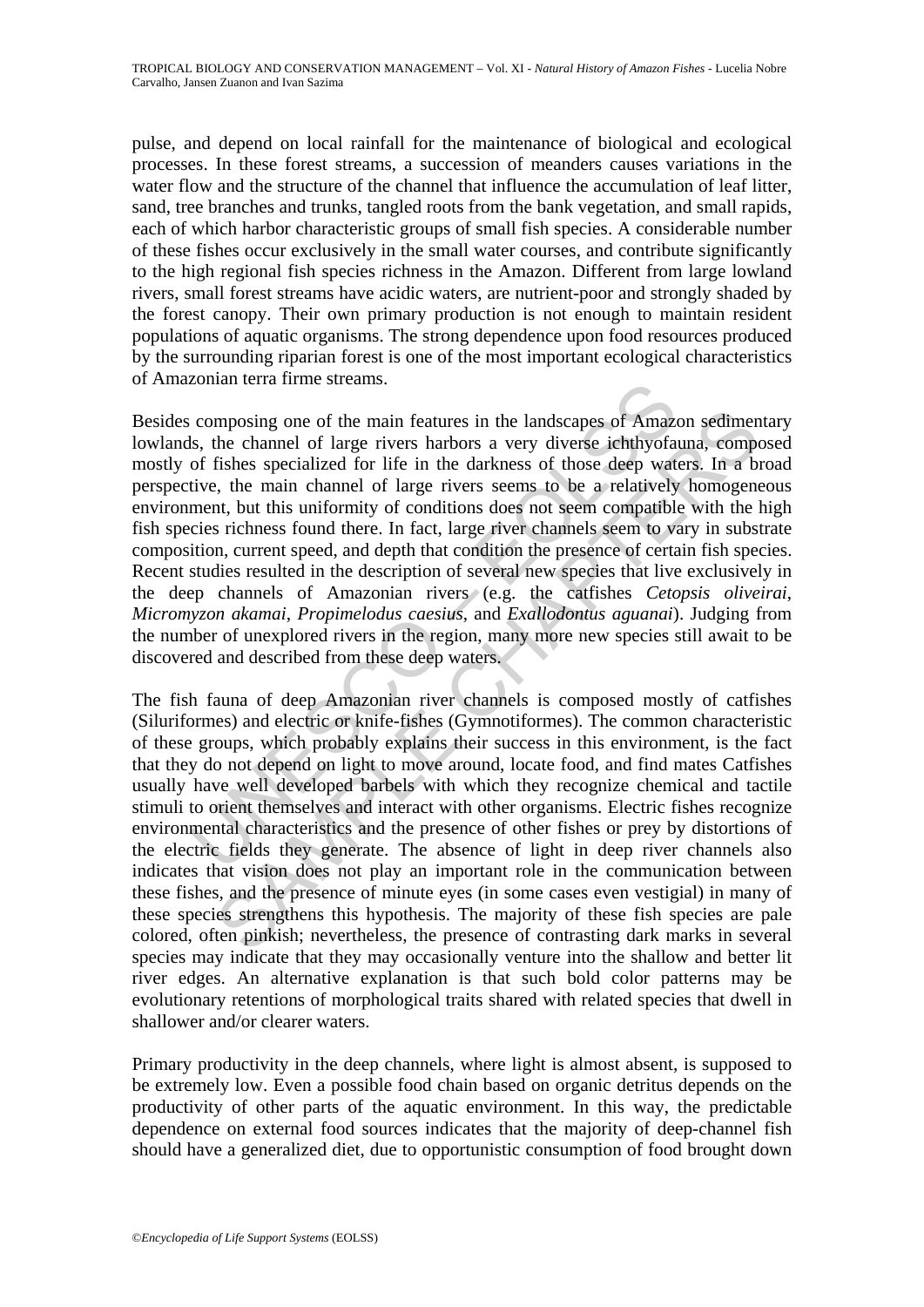by currents. Similarly, the absence of dark and light phases through the 24 hour cycle, associated with the unpredictable availability of food, should generate foraging patterns that do not differ greatly throughout the daily cycle. Still, it is possible that the majority of the trophic relationships among these species are based on predation, with a high proportion of carnivores and piscivores. The presence of tail portions of other Gymnotiformes in the gut of *Magosternarchus raptor*, a deep channel dwelling knife fish, seems to support this suggestion. Studies on the trophic relations between deepchannel fish assemblages are needed.

ansa an Centra Darazzi prateatas. These tives are characterized<br>ving clear waters and predominantly rocky beds, and enter t<br>attary lowlands through a series of rapids and waterfalls. In such ri<br>and arrangement of rocks and The great Amazon River, which forms the backbone of the large hydrographic basin that drains the region, is joined by a series of tributaries that drain the upper terrains of the Guianas and Central Brazil plateaus. These rivers are characterized by turbulent, fast-moving clear waters and predominantly rocky beds, and enter the Amazonian sedimentary lowlands through a series of rapids and waterfalls. In such rivers, variations in size and arrangement of rocks and in the depth of the channel create a variety of microhabitats that are occupied by an impressive number of fish species. A great part of these species depend directly or indirectly on the periphyton covering the submerged rocks as its food source. The ichthyofauna of these environments is composed of a wide variety of fish species morphologically adapted to life in turbulent waters. These fishes employ diverse feeding strategies based on grazing on algae and rock-dwelling aquatic plants (Podostemaceae), and on a diet composed of invertebrates (mainly immature insects, mollusks and crustaceans) that dwell in crevices and undersides of submerged rocks.

by lowlands through a series of rapids and waterfalls. In such rivers, variated a rarangement of rocks and in the depth of the channel create a variet at state that are occupied by an impressive number of fish species. A g One of the most distinct characteristics of rapids and waterfalls is their discontinuity in the landscape. The rapids zones in the lower courses of those Amazon River tributaries are separated from each other by long stretches of deep channels, with lower water flow and (frequently) high turbidity. That set of characteristics may function as ecological barriers to the rheophilic (rapids-dwelling) fish species, resulting in the isolation of fish assemblages associated with rapids. Such isolation is supposed to have been actively splitting those fish populations over long periods (in fact, on a geologic time scale), which may have contributed to the high degree of endemism of rapids-dwelling fishes. Unfortunately, these unique environments have been strongly threatened by construction of hydroelectric dams, which changed rapids stretches into enormous artificial lakes, with environmental conditions (water flow, dissolved oxygen content, temperature, substrate, biological productivity) very different from the original situation. These environmental changes cause an irreversible loss of biodiversity (endemic species or genetic varieties) and the associated biological and evolutionary information.

Finally, it must be emphasized that the diversity of Amazonian fish fauna is not made up only by the large landscape units mentioned in this section. Special environments that frequently get unnoticed by most people (including researchers) may also hold unique species. Examples of this type of environment are underground running waters, percolating through rocky and clay-rich areas throughout the region. Both the hyporheic (waters that run in the ground under the main river beds) and phreatic waters (that fill the small interstices of the subsoil in terrestrial environments) may constitute large and unexpected environments for fishes. Recently, studies on systematics and ecology of a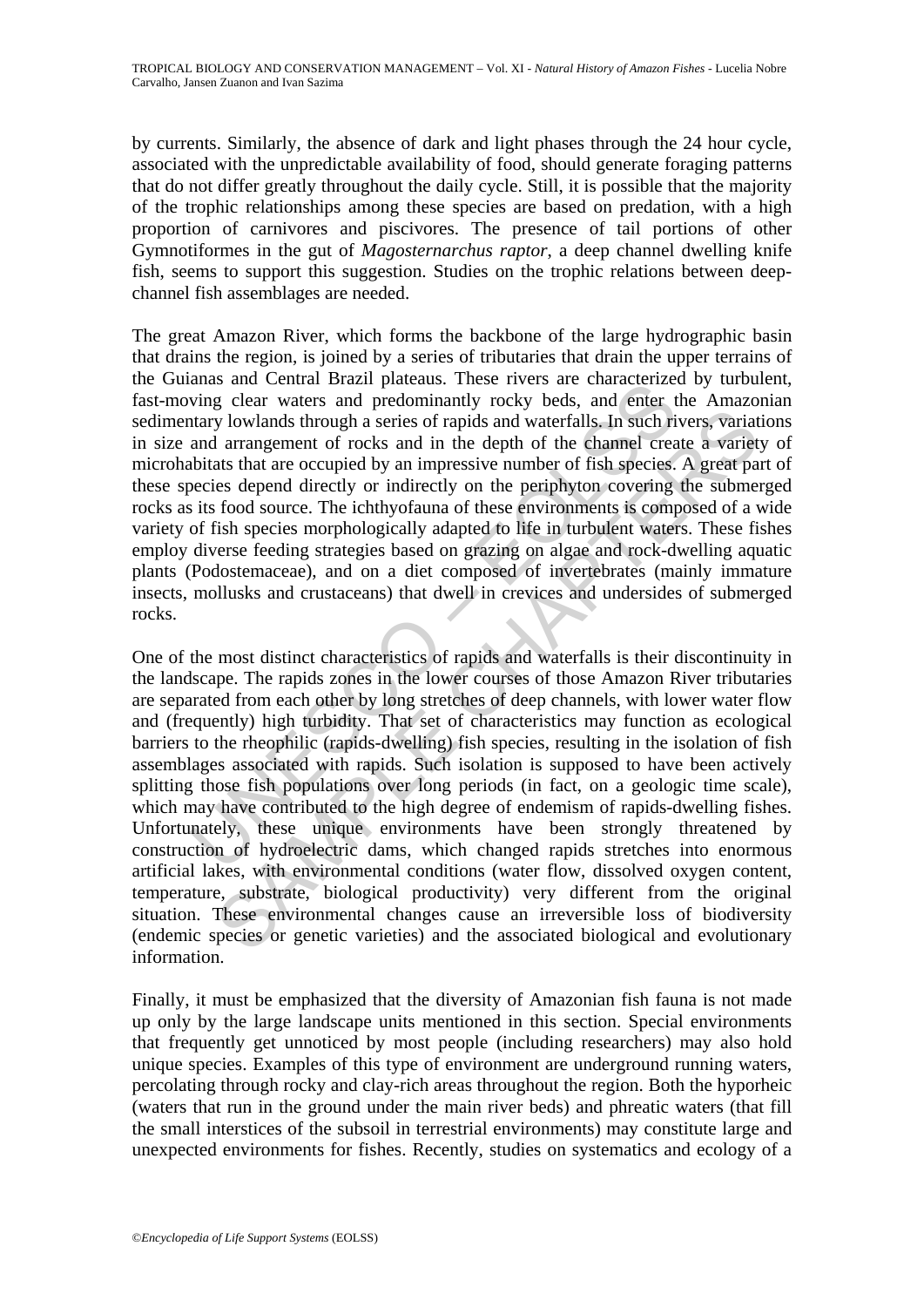few small catfish species of the family Heptapteridae revealed that at least two species of the genus *Phreatobius* live predominantly in subterranean waters, appearing in wells dug as water sources in small villages. The absence of light and the very small free spaces in these environments lead to many interesting questions. How do these fish spatially orient themselves in the subterranean environment? Is there autochthonous (native, locally generated) biological productivity in these environments? What kinds of food are consumed by these catfishes? What other groups of animals live in subterranean waters? These and other questions reveal a new and exciting frontier of ichthyological and ecological research in the Amazon, and certainly more surprises are to be expected.

- -
- -
- -

# TO ACCESS ALL THE **32 PAGES** OF THIS CHAPTER,

Visit: http://www.eolss.net/Eolss-sampleAllChapter.aspx

#### **Bibliography**

Carvalho L. N., Zuanon J. and Sazima I. (2006).The almost invisible league: crypsis and association between minute fishes and shrimps as a possible defence against visually hunting predators. *Neotropical Ichthyology* 4: 219-224. [A study of associations of fishes and shrimps as an example of a mimetic relation in freshwaters].

TO ACCESS ALL THE 32 PAGES OF THIS CHAPT<br>Visit: http://www.eolss.net/Eolss-sampleAllChapter.a<br>phy<br>phy<br>L. N., Zuanon J. and Sazima I. (2006).The almost invisible league: crypsi<br>minute fishes and shrimps as a possible defenc **TO ACCESS ALL THE 32 PAGES OF THIS CHAP[TER](https://www.eolss.net/ebooklib/sc_cart.aspx?File=E6-142-CS-07),**<br>
Visit: http://www.eolss.net/Eolss-sampleAllChapter.aspx<br>
N., Zuanon J. and Sazima 1. (2006).The almost invisible league: crypsis and associate<br>
the 219-224. [A study of assoc Fernandes C.C., Podos J. and Lundberg J.G. (2004). Amazonian ecology: tributaries enhance the diversity of electric fishes. *Science* 35: 1960-1962. [An account of the distribution of electric fish species along the Amazon River, showing an unexpected pattern of increased species richness near the confluence of its main tributaries].

Goulding M. (1980). *The Fishes and the forest: exploration in Amazonian natural history,* 208 pp*.*  University of California Press, Los Angeles. [A seminal study on the close relations between fruit- and invertebrate-feeding fishes and the flooded forests].

Goulding M. (1989). *Amazon*-*The flooded forest*. BBC Book, London. [A nice and instructive book on the natural history of animals and plants and their adaptations to the life in the seasonally flooded forests].

Goulding M., Carvalho M.L. and Ferreira E.G. (1988). *Rio Negro: Rich Life in Poor Water*,200 pp. SPB Academic, The Hague, Netherlands. [A comprehensive study on the ecology of the fishes of the black waters of the largest Amazon River tributary].

Junk W.J., Bayley P.B. and Sparks. R.E. (1989). The flood pulse concept in river-floodplain systems. *Special Publications of the Canadian Journal of Fisheries and Aquatic Sciences*, 106: 110-127. [A theoretical reasoning about the importance of predictable flooding as the main ecological factor of the Amazon River].

Lowe-McConnell, R. H. (1987). *Ecological studies in tropical communities*. Cambridge University Press, Cambridge, 382pp. [A comprehensive compilation of ecological studies in tropical rivers worldwide, with general ecological information about Amazon fishes].

Sabino J. and Zuanon J (1998). A stream fish assemblage in Central Amazonia: distribution, activity patterns and feeding behavior. *Ichthyological Exploration of Freshwaters* 8: 201-210. [A detailed study on natural history of several fish species, including feeding tactics, time of activity, microhabitats, and